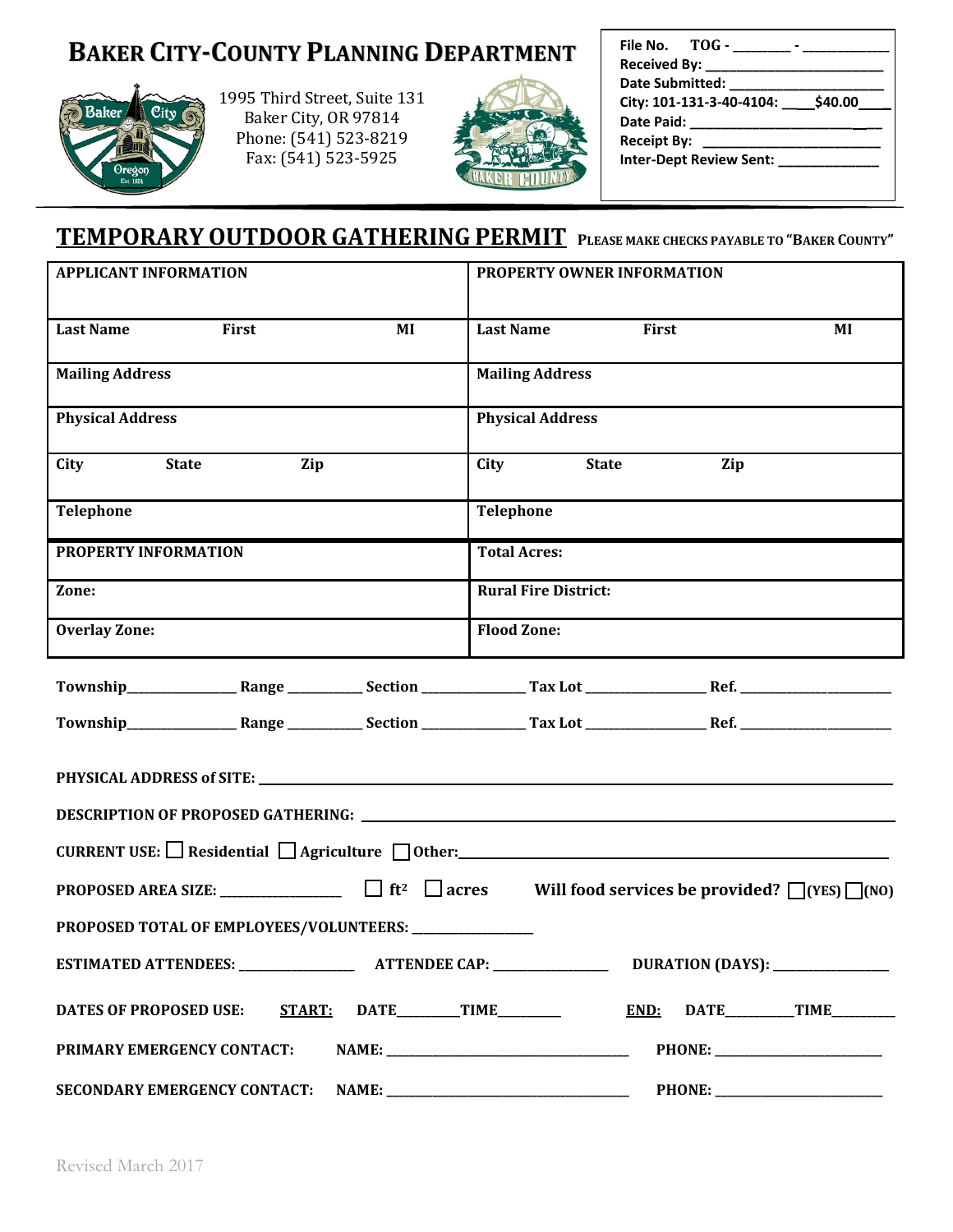### **Please attach a narrative addressing the following:**

- $\Box$ Parking plan, including description of parking area surface
- $\Box$ Traffic estimate, including entry/exit and access road/driveway surface description. For high volume traffic a traffic control plan will be required. (Examples may include: right turn entry/exit restrictions or traffic control flaggers. In Baker City, see attached approval criteria for vision clearance standards.)
- $\Box$ If food services will be provided, please provide health permits, as applicable
- П Sewage disposal and/or RV dumping plan
- П Waste collection and removal
- П Fire prevention and response
- П Emergency medical response
	- Site Plan (See attached)

П

#### **APPLICANT'S SIGNATURE AND CONSENT AGREEMENT** *Please read carefully and initial each line.*

| I hereby certify that all work to be performed shall be in accordance with all governing laws and rules.                                                                                                                                                                           |
|------------------------------------------------------------------------------------------------------------------------------------------------------------------------------------------------------------------------------------------------------------------------------------|
| I understand and agree that my land use approval will not create adverse off-site impacts including vehicle<br>traffic, noise, odors, vibrations, glare or lights that affect an adjoining use in a manner in which other uses in<br>the district do not affect the adjoining use. |
| I understand and agree that my land use approval may be revoked if I do not comply with the approved Site<br>Plan and with all federal, state, and county laws and ordinances.                                                                                                     |
| I understand Planning approval is valid for and up to the approved ending date of the proposed use.                                                                                                                                                                                |
| I understand I am solely responsible to provide for the health and safety of those involved in the temporary<br>use.                                                                                                                                                               |
| I understand I assume all liability for activities associated with the proposed use.                                                                                                                                                                                               |
| Date:                                                                                                                                                                                                                                                                              |
|                                                                                                                                                                                                                                                                                    |
| Property Owner(s) Signature(s): ___________<br>Date:                                                                                                                                                                                                                               |

 **\_\_\_\_\_\_\_\_\_\_\_\_\_\_\_\_\_\_\_\_\_\_\_\_\_\_\_\_\_\_\_\_\_\_\_\_\_\_\_\_\_\_\_\_\_\_\_\_\_\_\_\_\_\_\_\_\_\_\_\_\_\_ Date: \_\_\_\_\_\_\_\_\_\_\_\_\_\_\_\_\_\_\_\_\_\_\_\_\_\_\_\_\_\_\_\_**

*\*\* NOTE: All property owners must sign. Authorized signatures must provide legal documentation at the time of submittal. \*\**

**----------------------------------------------------------------------------------------------------------------------------------------------------------------**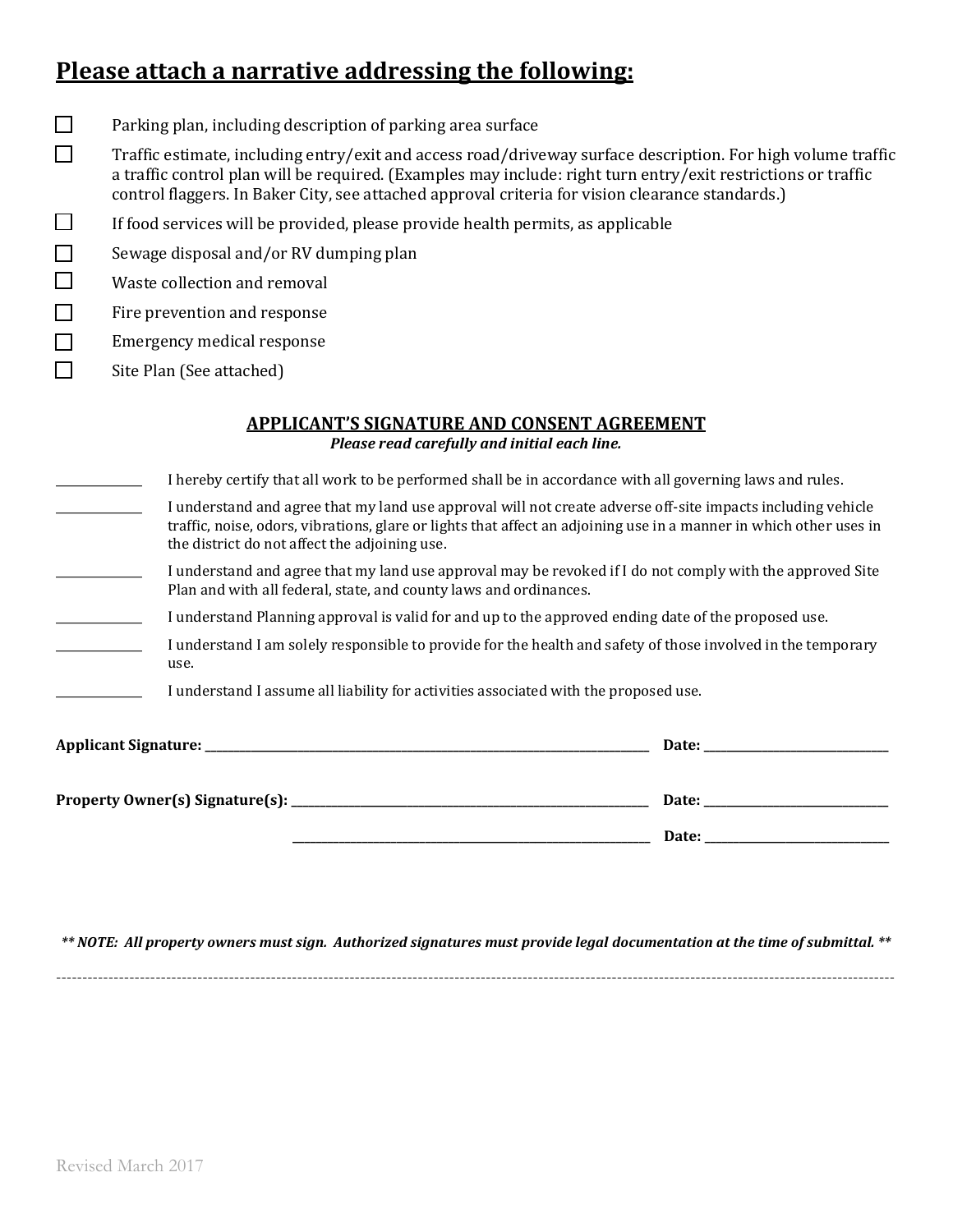|                                                  |  |                                                                                                                                                                            | <b>SITE PLAN</b> Please include the following features in your Site Plan, as applicable: |  | NOTE: A separate site plan may be attached if the provided grid is inadequate. |  |  |  |  |  |  |  |                                                                                                                                                                                                                                               |  |  |  |  |  |  |  |  |  |  |  |  |  |  |  |  |  |  |  |
|--------------------------------------------------|--|----------------------------------------------------------------------------------------------------------------------------------------------------------------------------|------------------------------------------------------------------------------------------|--|--------------------------------------------------------------------------------|--|--|--|--|--|--|--|-----------------------------------------------------------------------------------------------------------------------------------------------------------------------------------------------------------------------------------------------|--|--|--|--|--|--|--|--|--|--|--|--|--|--|--|--|--|--|--|
| $\bullet$<br>$\bullet$<br>$\bullet$<br>$\bullet$ |  | Property boundaries and dimensions<br>Lodging, camp sites, RV/Trailer sites<br>Trash/garbage collection and disposal<br>First aid, fire protection, and emergency services |                                                                                          |  |                                                                                |  |  |  |  |  |  |  | Existing or proposed driveway access, including<br>$\bullet$<br>turn-out points from roadway.<br>Parking<br>$\bullet$<br>Proposed temporary and existing structures with<br>$\bullet$<br>dimensions and the distance from all property lines. |  |  |  |  |  |  |  |  |  |  |  |  |  |  |  |  |  |  |  |
|                                                  |  |                                                                                                                                                                            |                                                                                          |  |                                                                                |  |  |  |  |  |  |  |                                                                                                                                                                                                                                               |  |  |  |  |  |  |  |  |  |  |  |  |  |  |  |  |  |  |  |
|                                                  |  |                                                                                                                                                                            |                                                                                          |  |                                                                                |  |  |  |  |  |  |  |                                                                                                                                                                                                                                               |  |  |  |  |  |  |  |  |  |  |  |  |  |  |  |  |  |  |  |
|                                                  |  |                                                                                                                                                                            |                                                                                          |  |                                                                                |  |  |  |  |  |  |  |                                                                                                                                                                                                                                               |  |  |  |  |  |  |  |  |  |  |  |  |  |  |  |  |  |  |  |
|                                                  |  |                                                                                                                                                                            |                                                                                          |  |                                                                                |  |  |  |  |  |  |  |                                                                                                                                                                                                                                               |  |  |  |  |  |  |  |  |  |  |  |  |  |  |  |  |  |  |  |
|                                                  |  |                                                                                                                                                                            |                                                                                          |  |                                                                                |  |  |  |  |  |  |  |                                                                                                                                                                                                                                               |  |  |  |  |  |  |  |  |  |  |  |  |  |  |  |  |  |  |  |
|                                                  |  |                                                                                                                                                                            |                                                                                          |  |                                                                                |  |  |  |  |  |  |  |                                                                                                                                                                                                                                               |  |  |  |  |  |  |  |  |  |  |  |  |  |  |  |  |  |  |  |
|                                                  |  |                                                                                                                                                                            |                                                                                          |  |                                                                                |  |  |  |  |  |  |  |                                                                                                                                                                                                                                               |  |  |  |  |  |  |  |  |  |  |  |  |  |  |  |  |  |  |  |
|                                                  |  |                                                                                                                                                                            |                                                                                          |  |                                                                                |  |  |  |  |  |  |  |                                                                                                                                                                                                                                               |  |  |  |  |  |  |  |  |  |  |  |  |  |  |  |  |  |  |  |
|                                                  |  |                                                                                                                                                                            |                                                                                          |  |                                                                                |  |  |  |  |  |  |  |                                                                                                                                                                                                                                               |  |  |  |  |  |  |  |  |  |  |  |  |  |  |  |  |  |  |  |
|                                                  |  |                                                                                                                                                                            |                                                                                          |  |                                                                                |  |  |  |  |  |  |  |                                                                                                                                                                                                                                               |  |  |  |  |  |  |  |  |  |  |  |  |  |  |  |  |  |  |  |
|                                                  |  |                                                                                                                                                                            |                                                                                          |  |                                                                                |  |  |  |  |  |  |  |                                                                                                                                                                                                                                               |  |  |  |  |  |  |  |  |  |  |  |  |  |  |  |  |  |  |  |
|                                                  |  |                                                                                                                                                                            |                                                                                          |  |                                                                                |  |  |  |  |  |  |  |                                                                                                                                                                                                                                               |  |  |  |  |  |  |  |  |  |  |  |  |  |  |  |  |  |  |  |
|                                                  |  |                                                                                                                                                                            |                                                                                          |  |                                                                                |  |  |  |  |  |  |  |                                                                                                                                                                                                                                               |  |  |  |  |  |  |  |  |  |  |  |  |  |  |  |  |  |  |  |
|                                                  |  |                                                                                                                                                                            |                                                                                          |  |                                                                                |  |  |  |  |  |  |  |                                                                                                                                                                                                                                               |  |  |  |  |  |  |  |  |  |  |  |  |  |  |  |  |  |  |  |
|                                                  |  |                                                                                                                                                                            |                                                                                          |  |                                                                                |  |  |  |  |  |  |  |                                                                                                                                                                                                                                               |  |  |  |  |  |  |  |  |  |  |  |  |  |  |  |  |  |  |  |
|                                                  |  |                                                                                                                                                                            |                                                                                          |  |                                                                                |  |  |  |  |  |  |  |                                                                                                                                                                                                                                               |  |  |  |  |  |  |  |  |  |  |  |  |  |  |  |  |  |  |  |
|                                                  |  |                                                                                                                                                                            |                                                                                          |  |                                                                                |  |  |  |  |  |  |  |                                                                                                                                                                                                                                               |  |  |  |  |  |  |  |  |  |  |  |  |  |  |  |  |  |  |  |
|                                                  |  |                                                                                                                                                                            |                                                                                          |  |                                                                                |  |  |  |  |  |  |  |                                                                                                                                                                                                                                               |  |  |  |  |  |  |  |  |  |  |  |  |  |  |  |  |  |  |  |
|                                                  |  |                                                                                                                                                                            |                                                                                          |  |                                                                                |  |  |  |  |  |  |  |                                                                                                                                                                                                                                               |  |  |  |  |  |  |  |  |  |  |  |  |  |  |  |  |  |  |  |
|                                                  |  |                                                                                                                                                                            |                                                                                          |  |                                                                                |  |  |  |  |  |  |  |                                                                                                                                                                                                                                               |  |  |  |  |  |  |  |  |  |  |  |  |  |  |  |  |  |  |  |
|                                                  |  |                                                                                                                                                                            |                                                                                          |  |                                                                                |  |  |  |  |  |  |  |                                                                                                                                                                                                                                               |  |  |  |  |  |  |  |  |  |  |  |  |  |  |  |  |  |  |  |
|                                                  |  |                                                                                                                                                                            |                                                                                          |  |                                                                                |  |  |  |  |  |  |  |                                                                                                                                                                                                                                               |  |  |  |  |  |  |  |  |  |  |  |  |  |  |  |  |  |  |  |
|                                                  |  |                                                                                                                                                                            |                                                                                          |  |                                                                                |  |  |  |  |  |  |  |                                                                                                                                                                                                                                               |  |  |  |  |  |  |  |  |  |  |  |  |  |  |  |  |  |  |  |
|                                                  |  |                                                                                                                                                                            |                                                                                          |  |                                                                                |  |  |  |  |  |  |  |                                                                                                                                                                                                                                               |  |  |  |  |  |  |  |  |  |  |  |  |  |  |  |  |  |  |  |
|                                                  |  |                                                                                                                                                                            |                                                                                          |  |                                                                                |  |  |  |  |  |  |  |                                                                                                                                                                                                                                               |  |  |  |  |  |  |  |  |  |  |  |  |  |  |  |  |  |  |  |
|                                                  |  |                                                                                                                                                                            |                                                                                          |  |                                                                                |  |  |  |  |  |  |  |                                                                                                                                                                                                                                               |  |  |  |  |  |  |  |  |  |  |  |  |  |  |  |  |  |  |  |
|                                                  |  |                                                                                                                                                                            |                                                                                          |  |                                                                                |  |  |  |  |  |  |  |                                                                                                                                                                                                                                               |  |  |  |  |  |  |  |  |  |  |  |  |  |  |  |  |  |  |  |
|                                                  |  |                                                                                                                                                                            |                                                                                          |  |                                                                                |  |  |  |  |  |  |  |                                                                                                                                                                                                                                               |  |  |  |  |  |  |  |  |  |  |  |  |  |  |  |  |  |  |  |
|                                                  |  |                                                                                                                                                                            |                                                                                          |  |                                                                                |  |  |  |  |  |  |  |                                                                                                                                                                                                                                               |  |  |  |  |  |  |  |  |  |  |  |  |  |  |  |  |  |  |  |
|                                                  |  |                                                                                                                                                                            |                                                                                          |  |                                                                                |  |  |  |  |  |  |  |                                                                                                                                                                                                                                               |  |  |  |  |  |  |  |  |  |  |  |  |  |  |  |  |  |  |  |
|                                                  |  |                                                                                                                                                                            |                                                                                          |  |                                                                                |  |  |  |  |  |  |  |                                                                                                                                                                                                                                               |  |  |  |  |  |  |  |  |  |  |  |  |  |  |  |  |  |  |  |
|                                                  |  |                                                                                                                                                                            |                                                                                          |  |                                                                                |  |  |  |  |  |  |  |                                                                                                                                                                                                                                               |  |  |  |  |  |  |  |  |  |  |  |  |  |  |  |  |  |  |  |
|                                                  |  |                                                                                                                                                                            |                                                                                          |  |                                                                                |  |  |  |  |  |  |  |                                                                                                                                                                                                                                               |  |  |  |  |  |  |  |  |  |  |  |  |  |  |  |  |  |  |  |
|                                                  |  |                                                                                                                                                                            |                                                                                          |  |                                                                                |  |  |  |  |  |  |  |                                                                                                                                                                                                                                               |  |  |  |  |  |  |  |  |  |  |  |  |  |  |  |  |  |  |  |